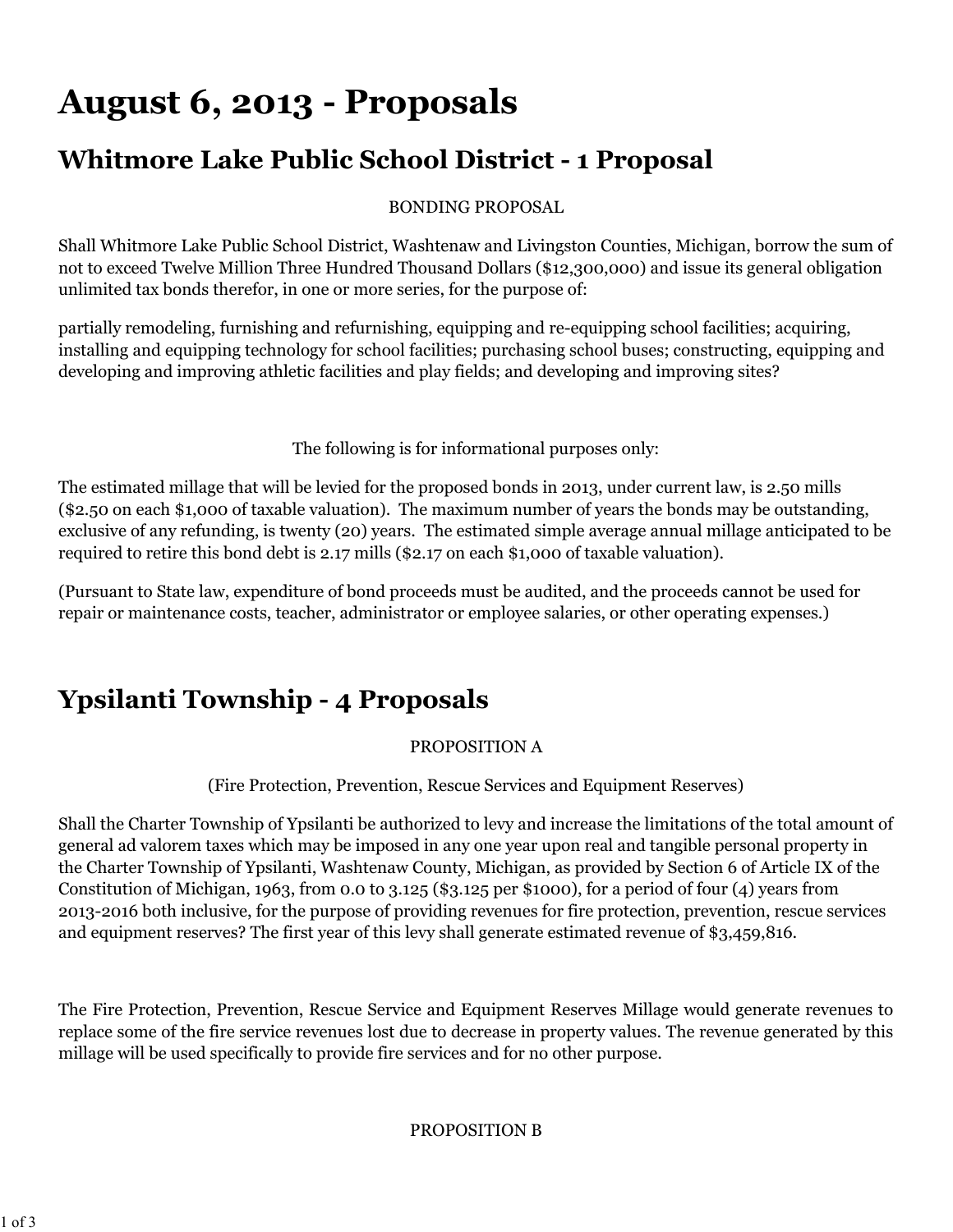#### (Police Protection)

Shall the Charter Township of Ypsilanti be authorized to levy and increase the limitations of the total amount of general ad valorem taxes which may be imposed in any one year upon real and tangible personal property in the Charter Township of Ypsilanti, Washtenaw County, Michigan, as provided by Section 6 of Article IX of the Constitution of Michigan, 1963, from 0.0 to 5.95 (\$5.95 per \$1000), for a period of four  $(4)$  years from 2013-2016 both inclusive, for the purpose of providing revenues for law enforcement services, community policing/neighborhood watch and ordinance enforcement? The first year of this levy shall generate estimated revenue of \$6,587,489.

The Police Services Millage would generate revenues to replace some of the police services revenue lost due to decrease in property values. The revenue generated by this millage will be used specifically to provide police services and for no other purpose.

#### PROPOSITION C

#### (Recreation, Bike Path, Sidewalk, Roads, Parks, General Operations Fund)

Shall the Charter Township of Ypsilanti be authorized to levy and increase the limitations of the total amount of general ad valorem taxes which may be imposed in any one year upon real and tangible personal property in the Charter Township of Ypsilanti, Washtenaw County, Michigan, as provided by Section 6 of Article IX of the Constitution of Michigan, 1963, from 0.0 to 1.0059 (\$1.0059 per \$1000), for a period of four (4) years from 2013-2016 both inclusive, for the purpose of providing revenues for recreation/park facilities, bike paths, repair of sidewalks, roads and general operating purposes? The first year of this levy shall generate estimated revenue of \$1,113,673.

The Recreation, Bike Path, Sidewalk, Roads, Parks, General Operations Fund Millage will be used specifically to provide these services and for no other purpose.

#### PROPOSITION D

#### (Garbage, Refuse Collection, Recycling, Composting, Disposal Of Solid Waste, Energy Conservation, Alternative Energy, Water Quality and Environmental Protection)

Shall the Charter Township of Ypsilanti be authorized to levy and increase the limitations of the total amount of general ad valorem taxes which may be imposed in any one year upon real and tangible personal property in the Charter Township of Ypsilanti, Washtenaw County, Michigan, as provided by Section 6 of Article IX of the Constitution of Michigan, 1963, from 0.0 to 2.155 (\$2.155 per \$1000), for a period of four (4) years from 2013-2016 both inclusive, for the purpose of providing revenues for garbage, refuse collection, recycling, composting and disposal of solid waste? The first year of this levy shall generate estimated revenue of \$2,385,889.

The Garbage, Refuse Collection, Recycling, Composting, Disposal of Solid Waste, Energy Conservation, Alternative Energy, Water Quality and Environmental Protection Millage would generate revenues to replace